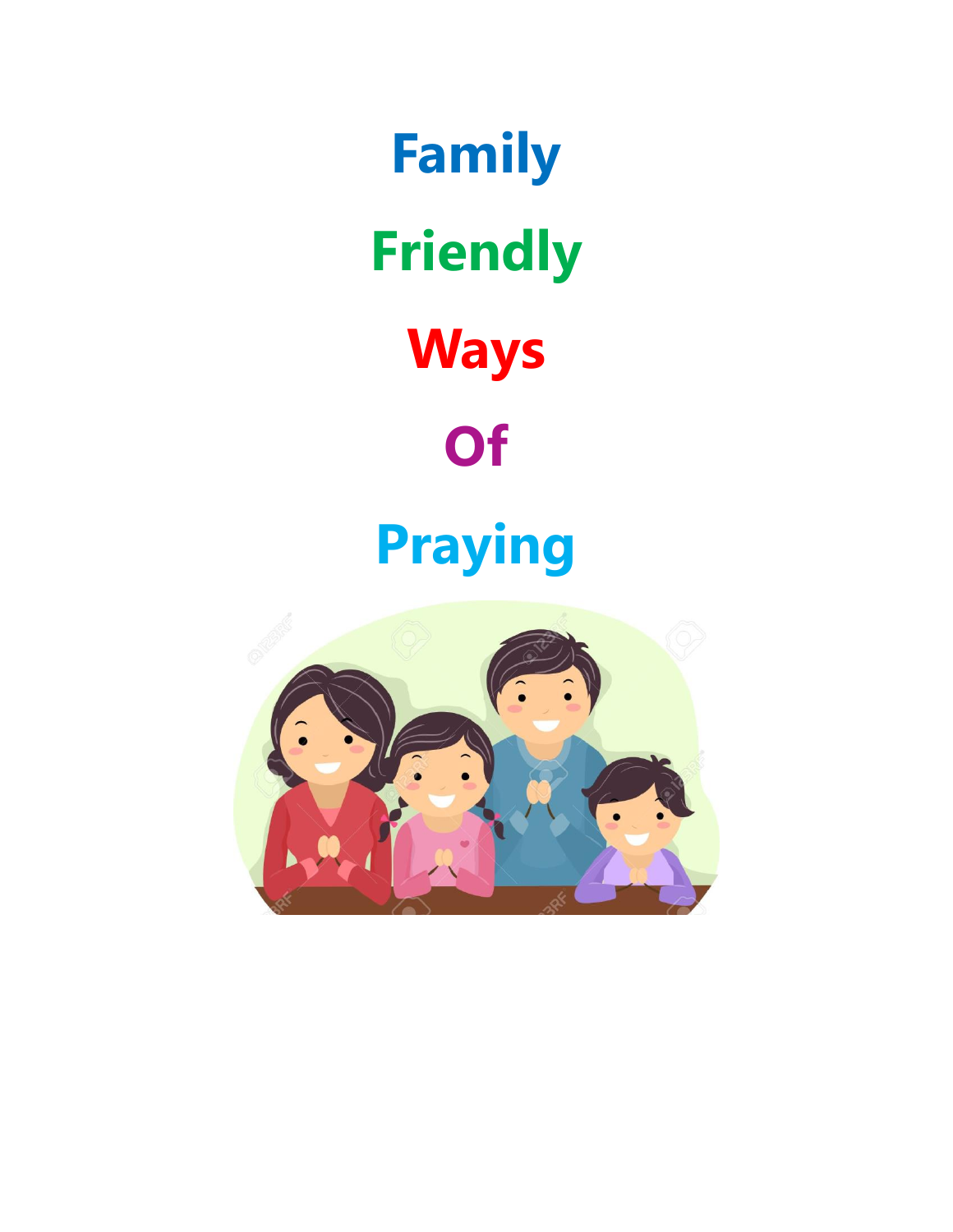This little booklet is a resource for your family to help you grow in prayerfulness.

The best way to grow in prayerfulness is to pray, but today we can be shy about doing this as a family.



When we take time to turn off the telly and our ipads and actually get down to being present to each other and to God we realise that this helps our family life.

In each of these pages are simple ways to encourage you and your children to find easy ways to pray together and to tune into the presence of God from time to time, so that it becomes a habit of the heart.



Please enjoy using this and pass it on to friends if you think they will find it helpful.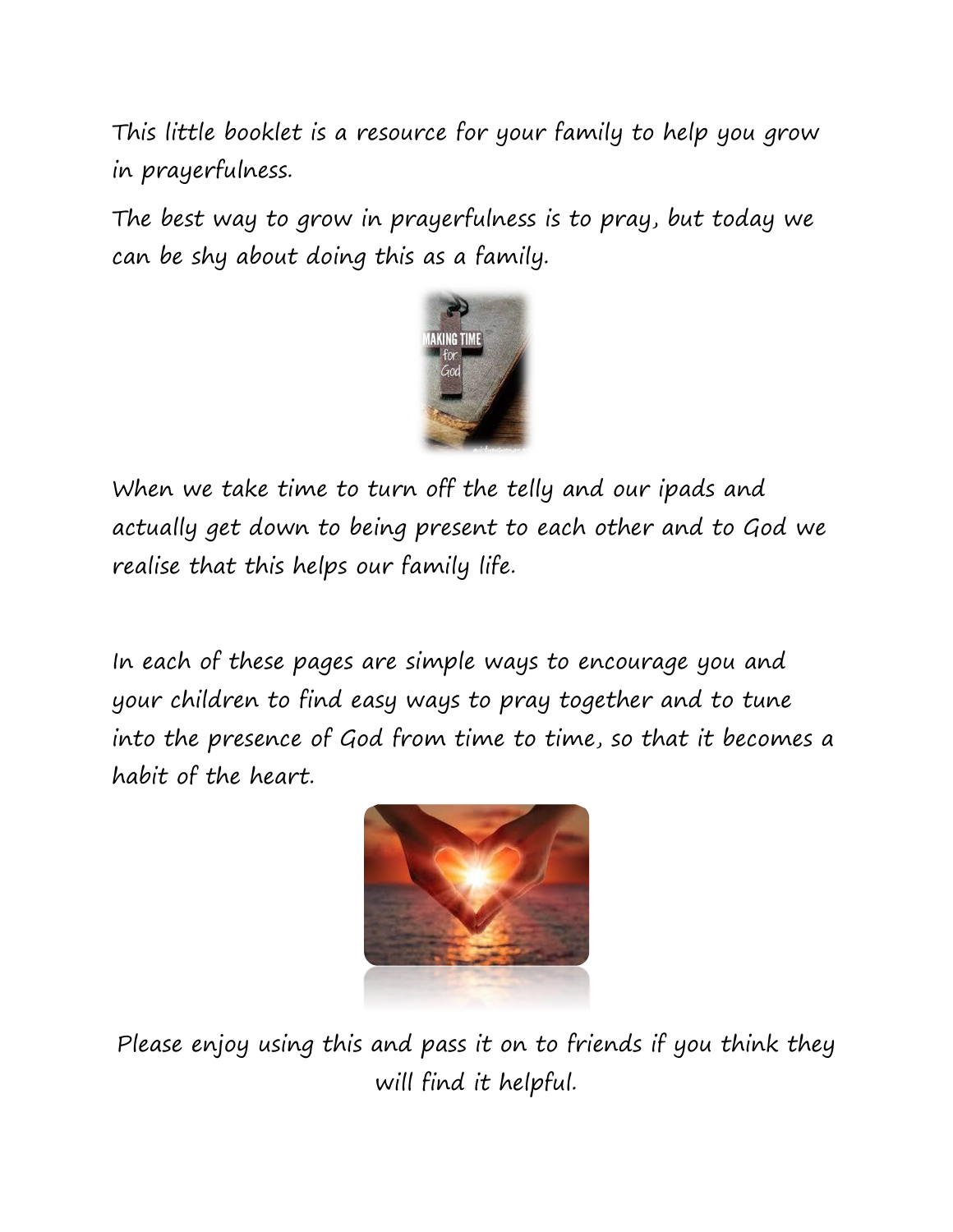#### **ABC prayer**

Turn off the television, phone, ipad or anything else that will distract you.

Sit together in the living room or kitchen. Invite everyone to close their eyes and think about who or what they would like to pray for.

Then invite each family member to pray for something beginning with 'A'.

Invite each person to begin their prayer by saying:

We thank you for……………

Do the same for the letter 'B', then the letter 'C'.

End your prayer by saying together Glory be to the Father, and to the Son and to the Holy Spirit.

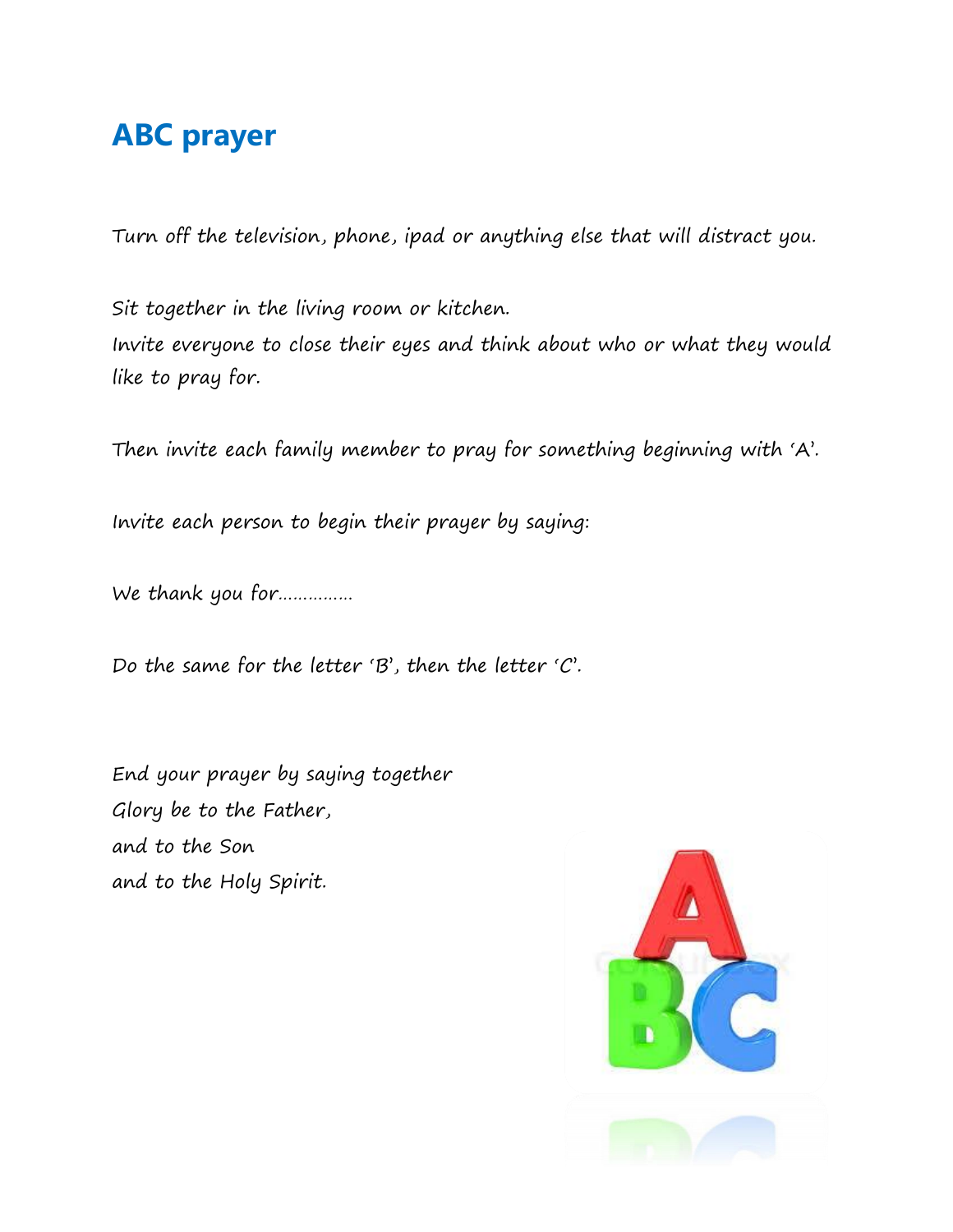# **Asking Prayer**

Invite the family to listen to these words of Jesus: 'I will do whatever you ask in my name.'

Now invite each person to think about what they need from Jesus today to live in his love………

For some this will be that they ask to be kinder and more thoughtful of others.

For others their prayer may be that they ask for strength.

For others that they want someone who is sick to get better.

Invite each family member to say outloud:

'Lord today I ask you for………….'

When everyone has asked for what they need today end by praying the Our Father.

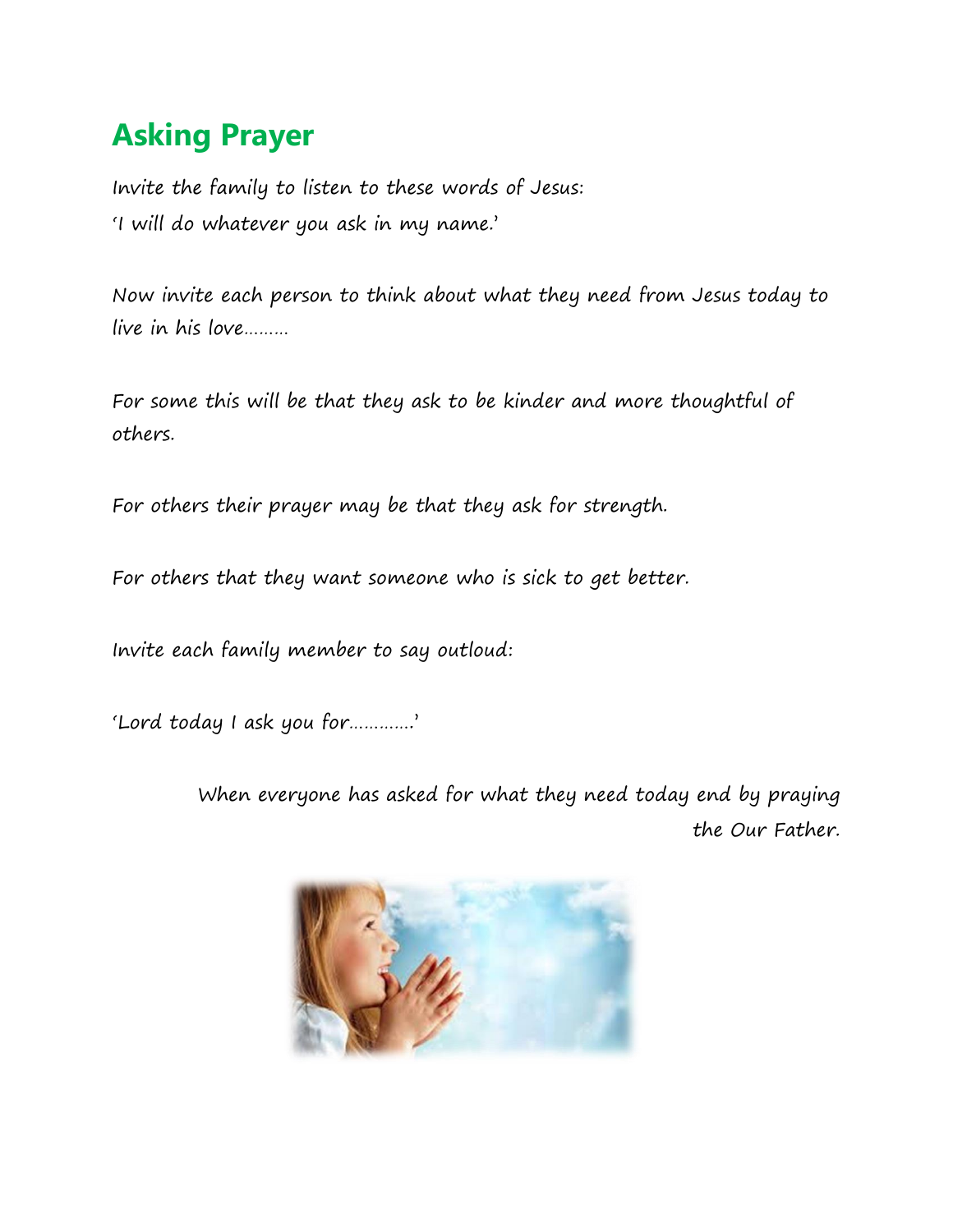#### **Bible verse prayer**

It can be very helpful in family life to hear words of comfort and reassurance. This prayer helps us to feel that comfort.

Invite everyone to close their eyes and take time to be still.

When everyone is in a calm state, invite the family to listen to words from the Gospel as if Jesus is speaking to them directly, read these phrases slowly:

- 'It's me, it's alright, don't be afraid.' John 6:20
- 'Come to me, I will give you rest.' Matthew 11:29
- 'Make yourselves at home in my love.' John 15:9

After this invite everyone to share the phrase they like best, and why they like it.

End by blessing each other on the forehead with the sign of the cross.

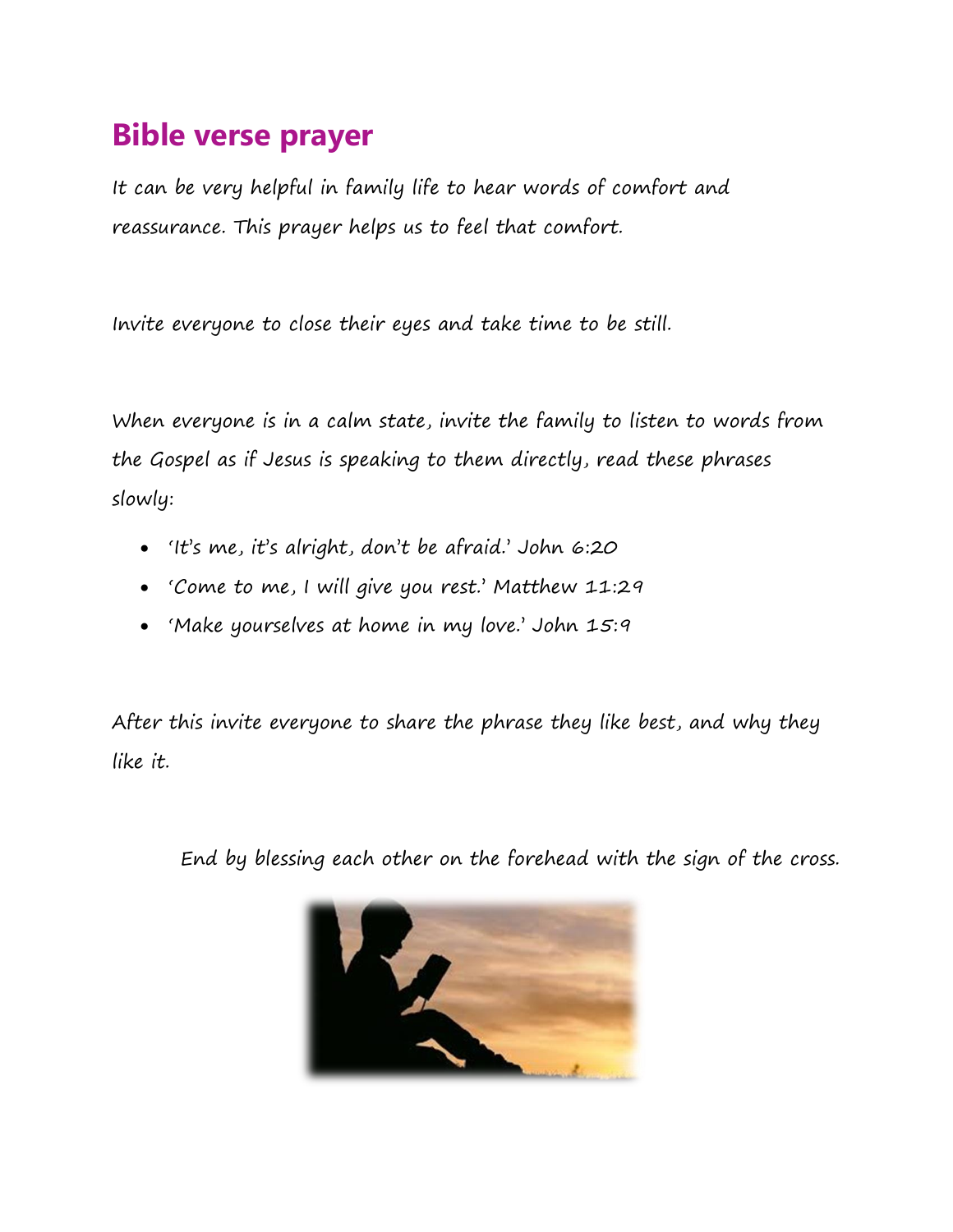# **Candle Prayer**

Word of caution, make sure any candle you use is safe for holding and will not burn anyone! You could use an LED candle.

Gather together in the kitchen or living room.

Invite a family member to light the candle.

Then ask everyone to think about who or what they would like to pray for today.

Pass the candle around and ask each person to hold the candle remembering who or what they are praying for.

They can simply hold the candle in silence or say a prayer out loud.

When they are finished invite them to pass the candle onto the next person.

When the candle gets back to the first person end by saying together: Glory be to the Father, and to the Son and to the Holy Spirit.

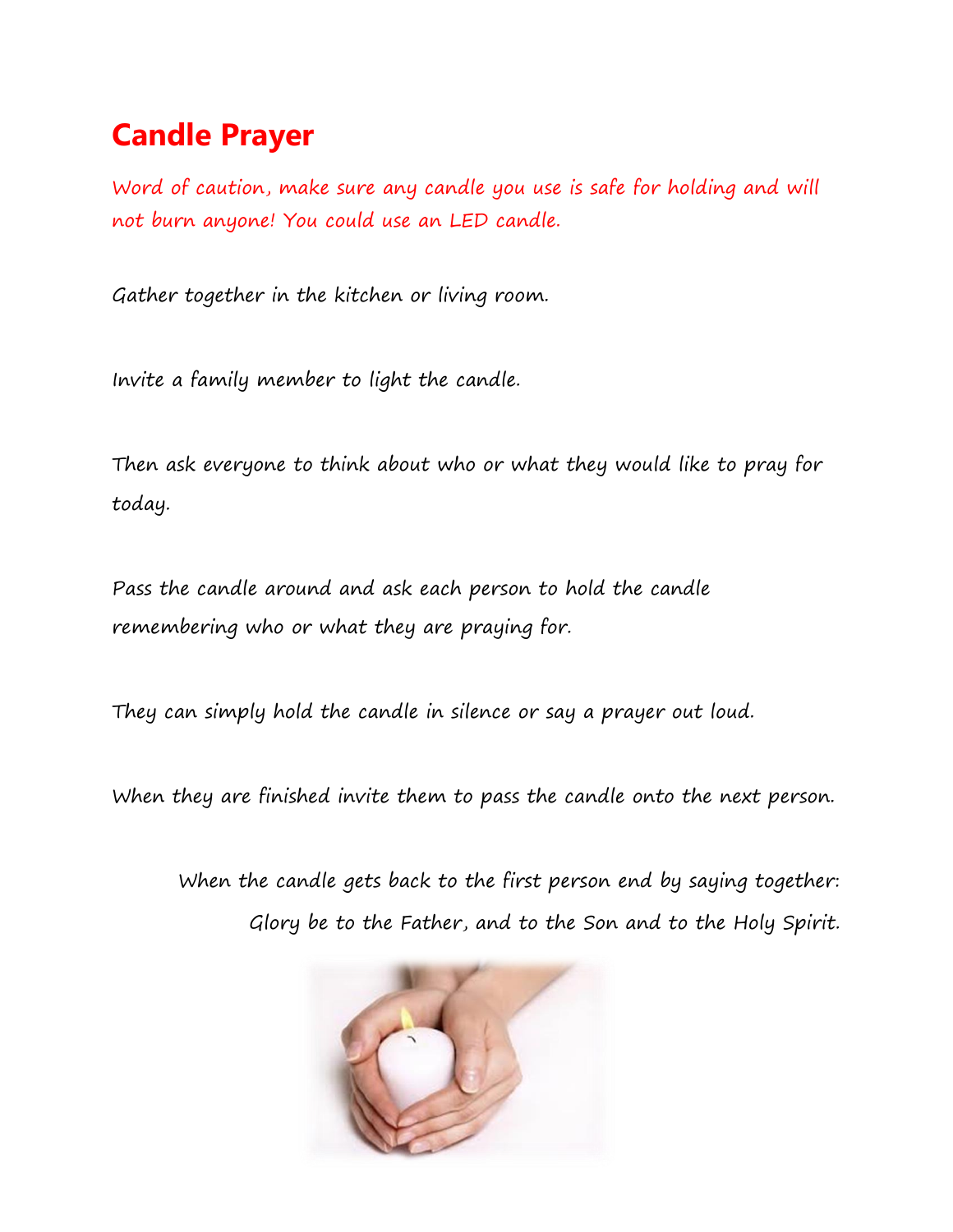# **Cross Prayer**

This is similar to candle prayer. You will need a small cross to hold in the hand.

Gather together in the kitchen or living room. Then ask everyone to think about who or what they would like to pray for today.

Pass the cross around and ask each person to hold the cross remembering who or what they are praying for.

They can simply hold the cross in silence or say a prayer aloud.

Remember especially those who are sick or suffering as we hold the cross.

When the cross gets back to the first person end by making the sign of the cross together.

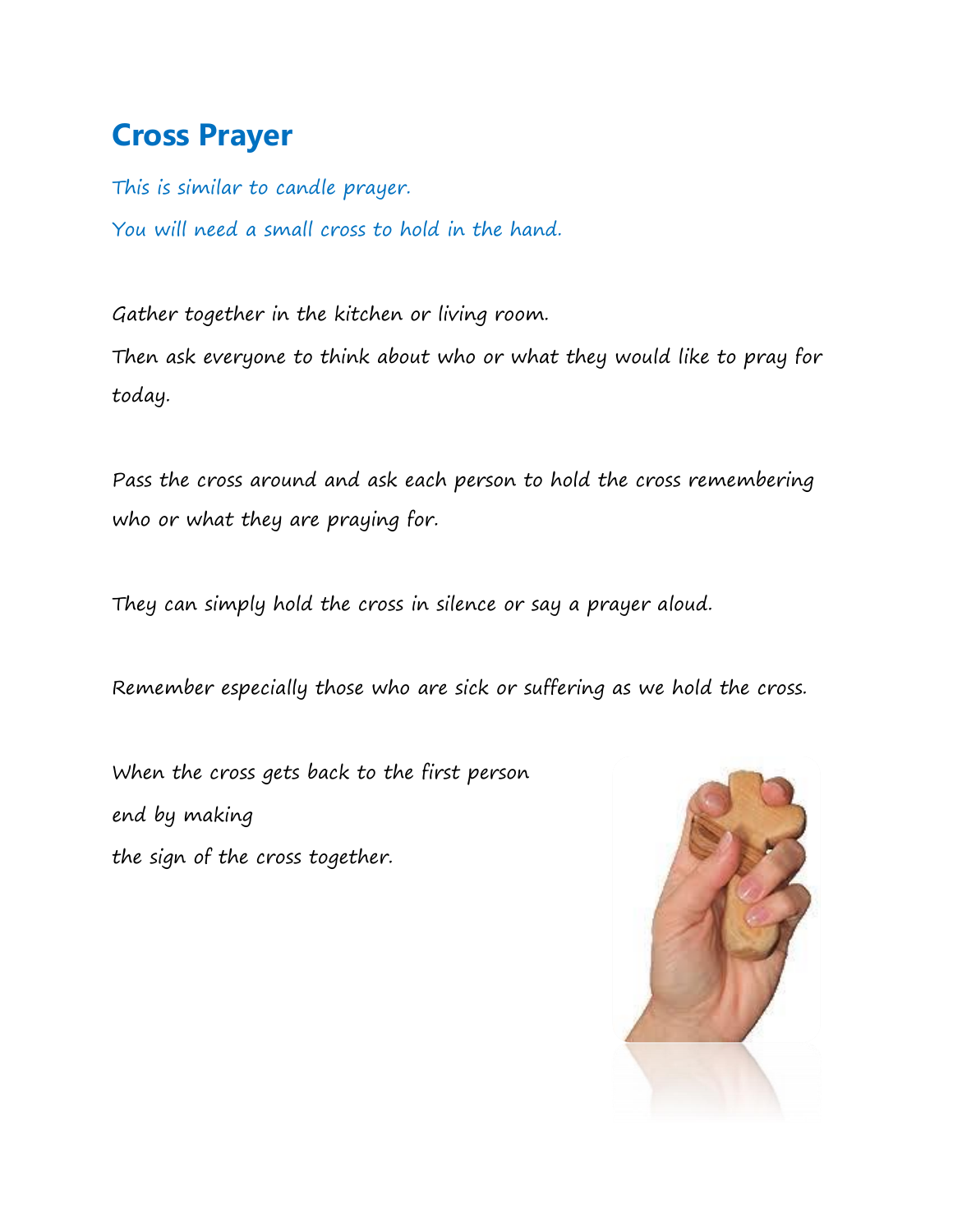# **Echo Prayer**

Gather around the kitchen table or living room.

Say a short prayer or phrase of a prayer.

Then invite family members to repeat that prayer or phrase.

SOME SUGGESTED STARTER PHRASES:

- Holy Mary, Mother of God, pray for us sinners now.
- Christ be with me, Christ beside me
- The Lord bless you and keep you
- Come Holy Spirit fill our hearts with your love
- Come Lord Jesus Come
- Blessed be God forever
- Lord have mercy

End by praying

Glory be to the Father, and to the Son and to the Holy Spirit

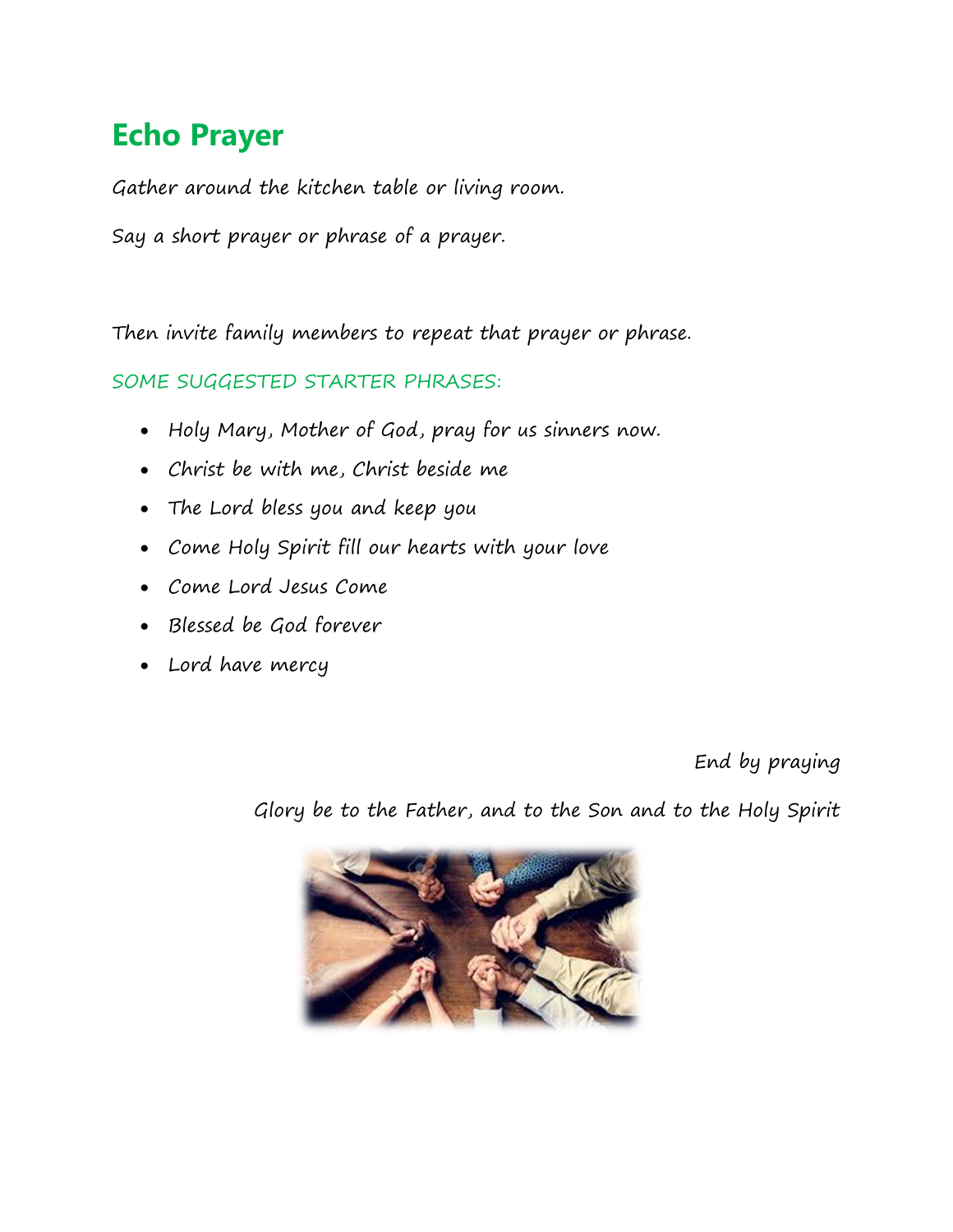# **Egg Timer Prayer**

It can be difficult to practice silent prayer with small children. Making use of an egg timer can help children focus. This prayer experience is about stillness and attention.

Place an egg timer on the kitchen table. Gather the family around it and invite everyone to listen out for silence. Invite each person to take time to look at the egg timer and as they look to imagine that God is with us in each drop of moving sand.

As the sand slowly moves and fills up, just sit and watch and enjoy the quiet.

When the sand has completely moved to the lower end of the egg timer, ask 'Who would like more silence?' 'If you do turn the egg timer and we'll start again.'

End by praying Glory be to the Father, and to the Son and to the Holy Spirit.

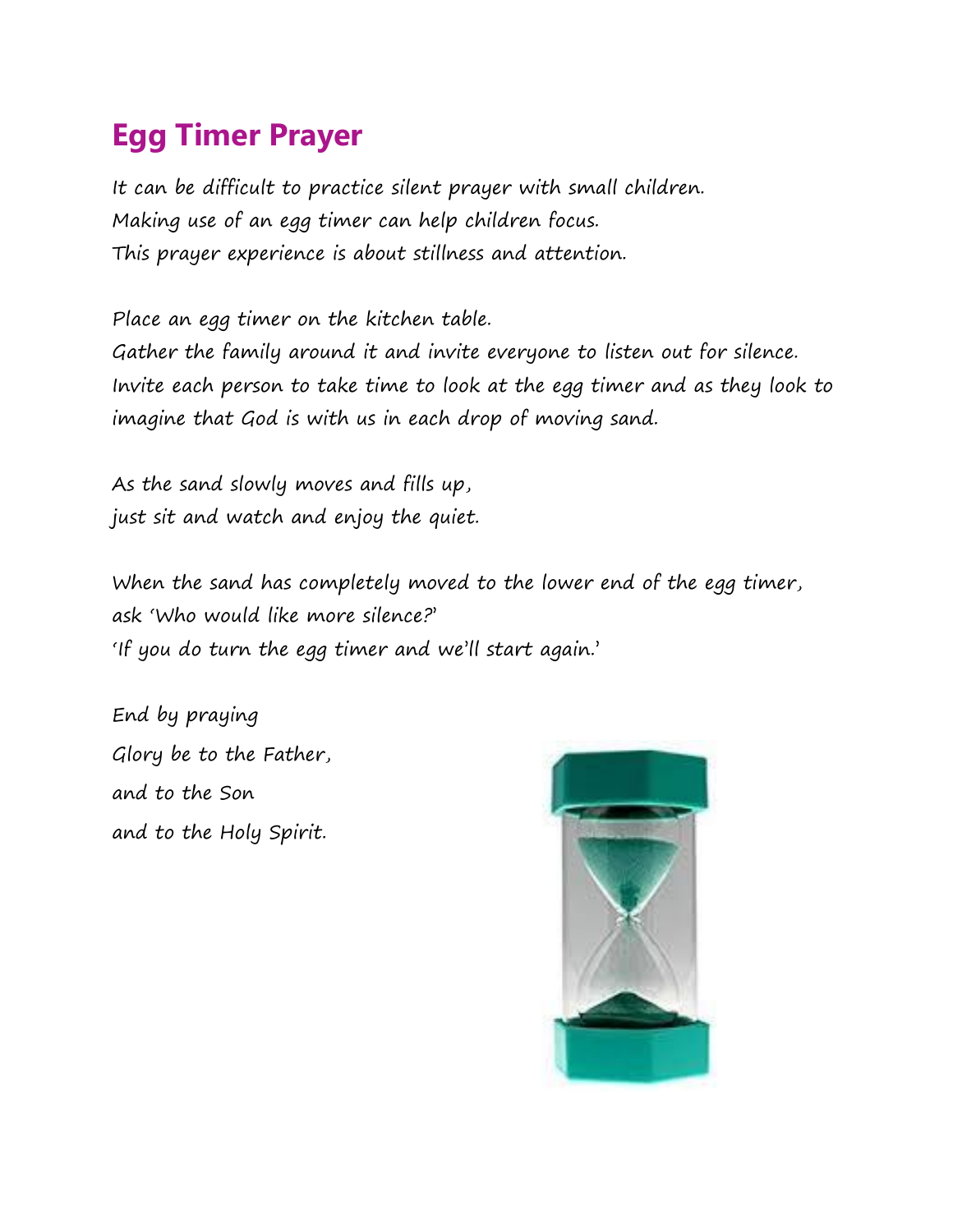# **Looking Back Prayer**

This is a prayer for the end of the day, perhaps as children are being put to bed.

Invite the children to close their eyes and go back to the beginning of the day remembering all the moments as if it were as DVD. Invite them to share any moments they remember.

Then pray: We remember that God is with us now as we get ready to sleep.

We take time to remember all the good things that happened in our day. We give you thanks Lord for all your goodness.

We take time to remember some of the things that happened in our day that made us sad, or times when we made others sad.

We ask you Lord to be kind to us and forgive us.

Be with us as we sleep and protect everyone we love.

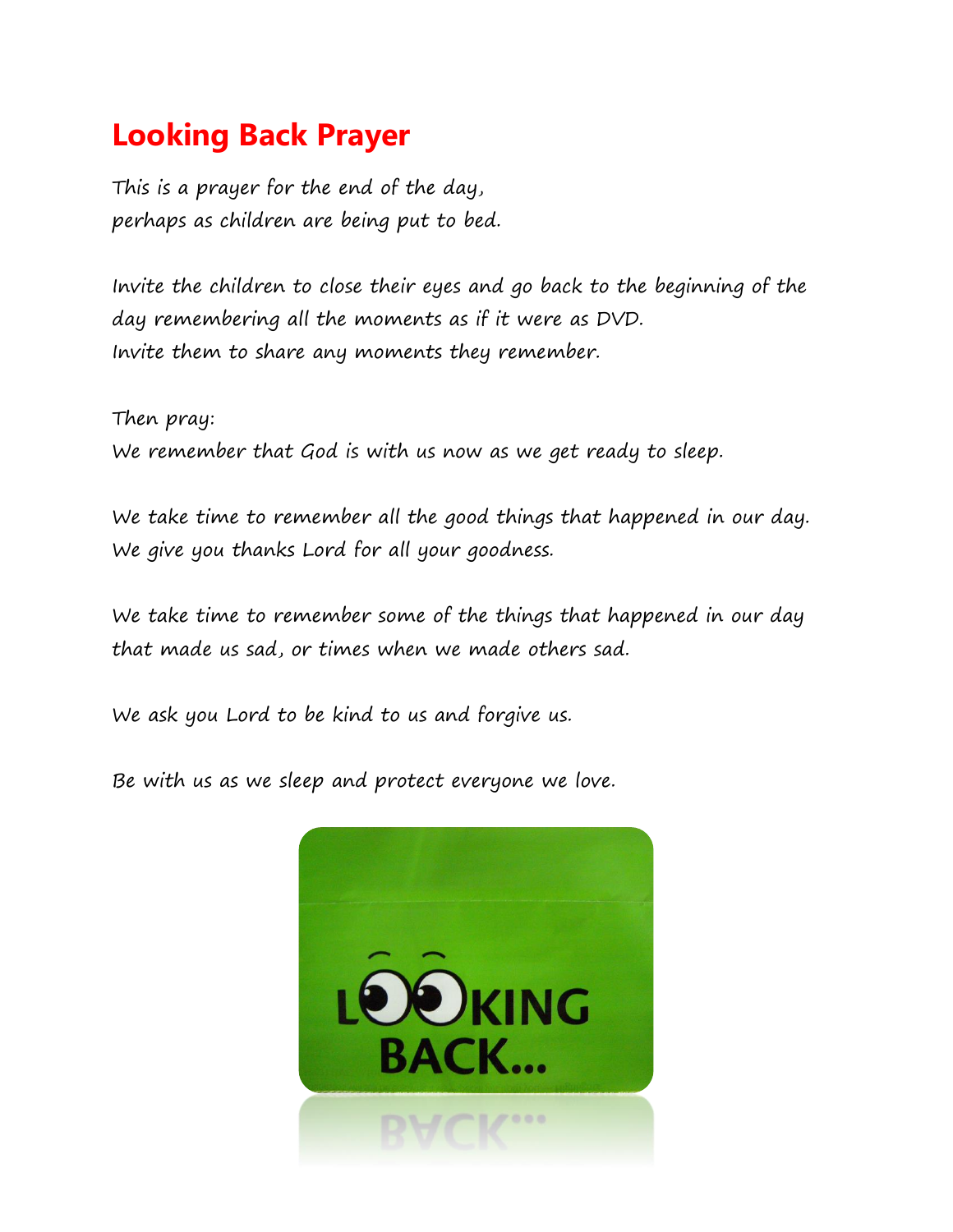#### **Movement Prayer**

We can pray with our bodies, as well as with words or in silence. This is a prayer you could do together in the garden!

> God you are above (reach arms out to the sky) Inside me (place your hand on your heart) and all around me. (make a big arm circle) I thank you (reach arms out to sky) I give my life to you (touch your toes) and I love you (hand on heart) with all that I am (hold out both hands).